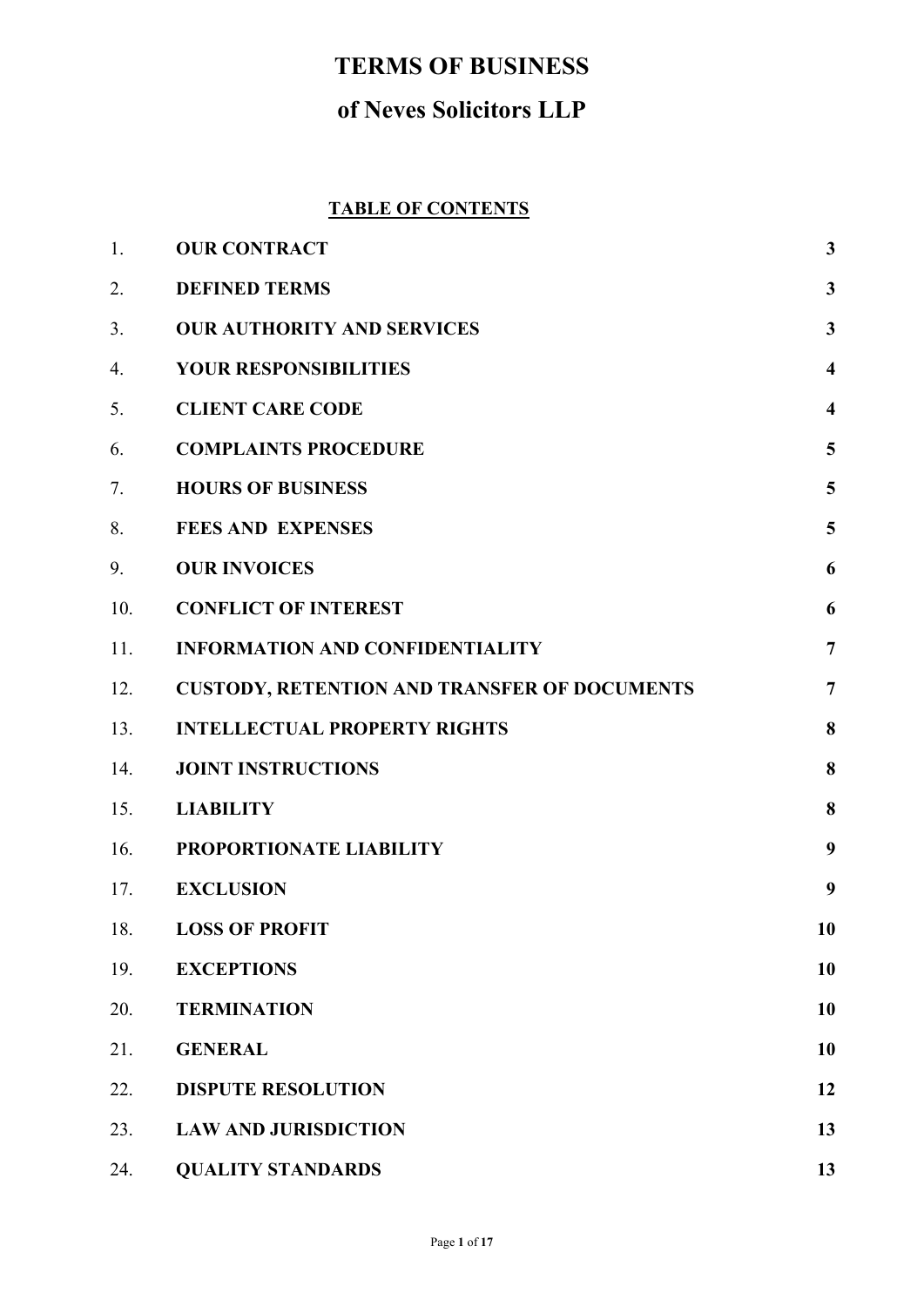| 25. | <b>DISCLAIMERS</b>                                                                        | 13 |
|-----|-------------------------------------------------------------------------------------------|----|
| 26. | <b>DATA PROTECTION</b>                                                                    | 13 |
| 27. | <b>PROVISIONS RELATING TO LITIGATION AND OTHER WORK</b><br><b>IN RELATION TO DISPUTES</b> | 14 |
| 28. | <b>REGULATIONS APPLICABLE TO CONSUMERS</b>                                                | 15 |
| 29. | PROFESSIONAL INDEMNITY INSURANCE                                                          | 15 |
| 30. | <b>FINANCIAL SERVICES COMPENSATION SCHEME</b>                                             | 15 |
| 31. | <b>INTEREST POLICY</b>                                                                    | 16 |
| 32. | <b>LEGAL AID</b>                                                                          | 16 |
| 33. | <b>NOTICES</b>                                                                            | 16 |
| 34. | <b>GREEN DEAL SCHEME</b>                                                                  | 16 |
| 35. | <b>CYBER CRIME WARNING</b>                                                                | 17 |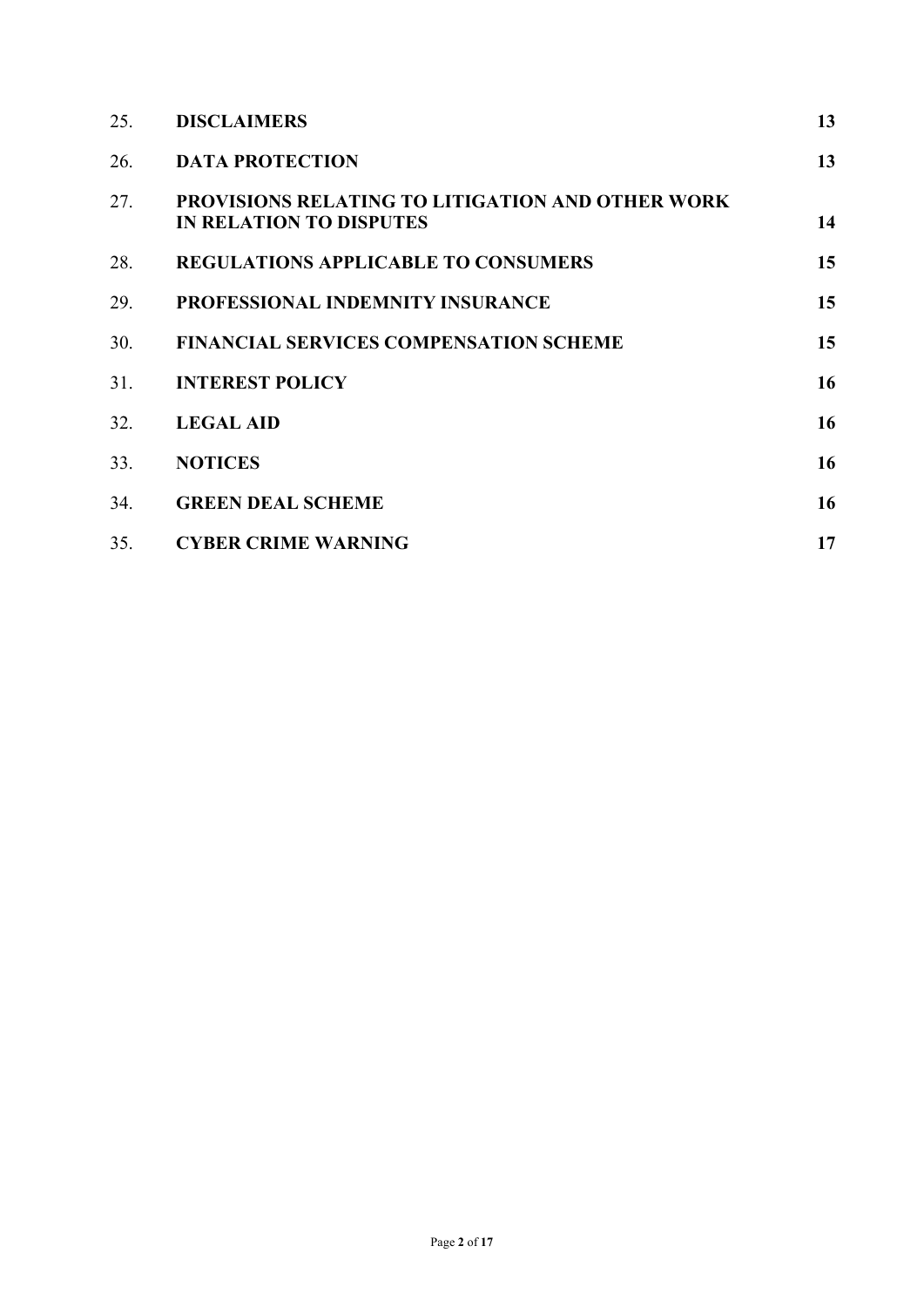#### **1. OUR CONTRACT**

# **1.1 Extent**

These Terms of Business are issued by the Firm, as supplemented and/or amended by any relevant Engagement Letter; and apply to each Matter we work on for you our client ("you" "your").

#### **1.2 Variation**

No variation of these Terms shall be effective, unless it is in writing and is signed by one of our Partners.

#### **2. DEFINED TERMS**

In these Terms of Business:-

| "Associated<br><b>Entities"</b>       | means (where you are a body<br>corporate) your shareholders,<br>directors (as individuals not acting<br>together as the Board), officers<br>employees, subsidiaries,<br>and<br>parent companies, and subsidiaries<br>of parent companies, and (where<br>you are a trade association) your<br>individual members;                            |
|---------------------------------------|---------------------------------------------------------------------------------------------------------------------------------------------------------------------------------------------------------------------------------------------------------------------------------------------------------------------------------------------|
| "Client Care<br>Partner"              | the<br>Partner who<br>means<br>is<br>nominated by the Firm to deal<br>with issues of client care and who<br>is identified on our Website.                                                                                                                                                                                                   |
| "Credit<br>Period"                    | means the period of seven (7) days<br>from the date of our invoice for<br>our fees and/or expenses;                                                                                                                                                                                                                                         |
| "Documents"                           | means documents held for you,<br>our documents<br>and<br>your<br>documents;                                                                                                                                                                                                                                                                 |
| "Documents<br><b>Held For</b><br>You" | means documents we create or<br>receive on your behalf (including<br>communications<br>from<br>with<br><sub>or</sub><br>third<br>parties,<br>notes<br>of<br>conversations and meetings, draft<br>and<br>final<br>documents,<br>and<br>instructions to and opinions of<br>barristers);                                                       |
| "Engagement<br>Letter"                | means, in relation to any Matter,<br>the letter (or other agreement)<br>recording<br>the<br>basis<br>of our<br>engagement;                                                                                                                                                                                                                  |
| "the Firm"                            | the Firm means Neves Solicitors<br>LLP which is incorporated and<br>registered in England and Wales<br>with registered number OC371395<br>and whose registered office is at<br>AW House, 6-8 Stuart Street,<br>LU1<br>Luton<br>2SJ<br>(info@nevesllp.co.uk) and any<br>successor practice and any service<br>company owned or controlled by |

or on behalf of the Firm or any of

the Partners;

**"Force Majeure"** means any circumstance beyond the reasonable control of the party affected by it and includes telecommunications failure, power supply failure, terrorism, fuel strikes, severe weather, computer breakdown, failure of suppliers to<br>meet delivery requirements, meet delivery requirements, industrial disputes and absence of personnel due to illness or injury; **"Matter"** means any specific transaction, dispute or issue in relation to which you ask us to provide services whether or not it has been defined in an Engagement Letter or other agreement; **"Our Documents"** means documents (other than documents held for you) which we create or receive for our benefit (including copies of our letters to you, your letters to us, notes of<br>telephone conversations and conversations meetings with you for which we have not charged you, and our<br>preliminary drafts, research preliminary materials and internal notes); **"Partner"** means a member of the Firm; **"Services"** means all services we provide to you in relation to the relevant Matter: "**we", "us",**  and **"our"** means or refers to the Firm; **"Website"** means our website at [www.nevesllp.co.uk](http://www.nevesllp.co.uk/)  **"Working Day"** means any day Monday to Friday which is not a public holiday in England **"you" and "your"** includes the addressee of the relevant Engagement Letter and any other person identified in the Engagement Letter as our client and "your" shall have a cognate meaning; and **"Your Documents"** means documents which you give or lend to us to enable us to provide Services. **3. OUR AUTHORITY AND SERVICES**

#### **3.1 Our Authority**

3.1.1 You give us full authority to act for you to the fullest extent necessary or desirable to provide the services. In particular, we may engage barristers and other third parties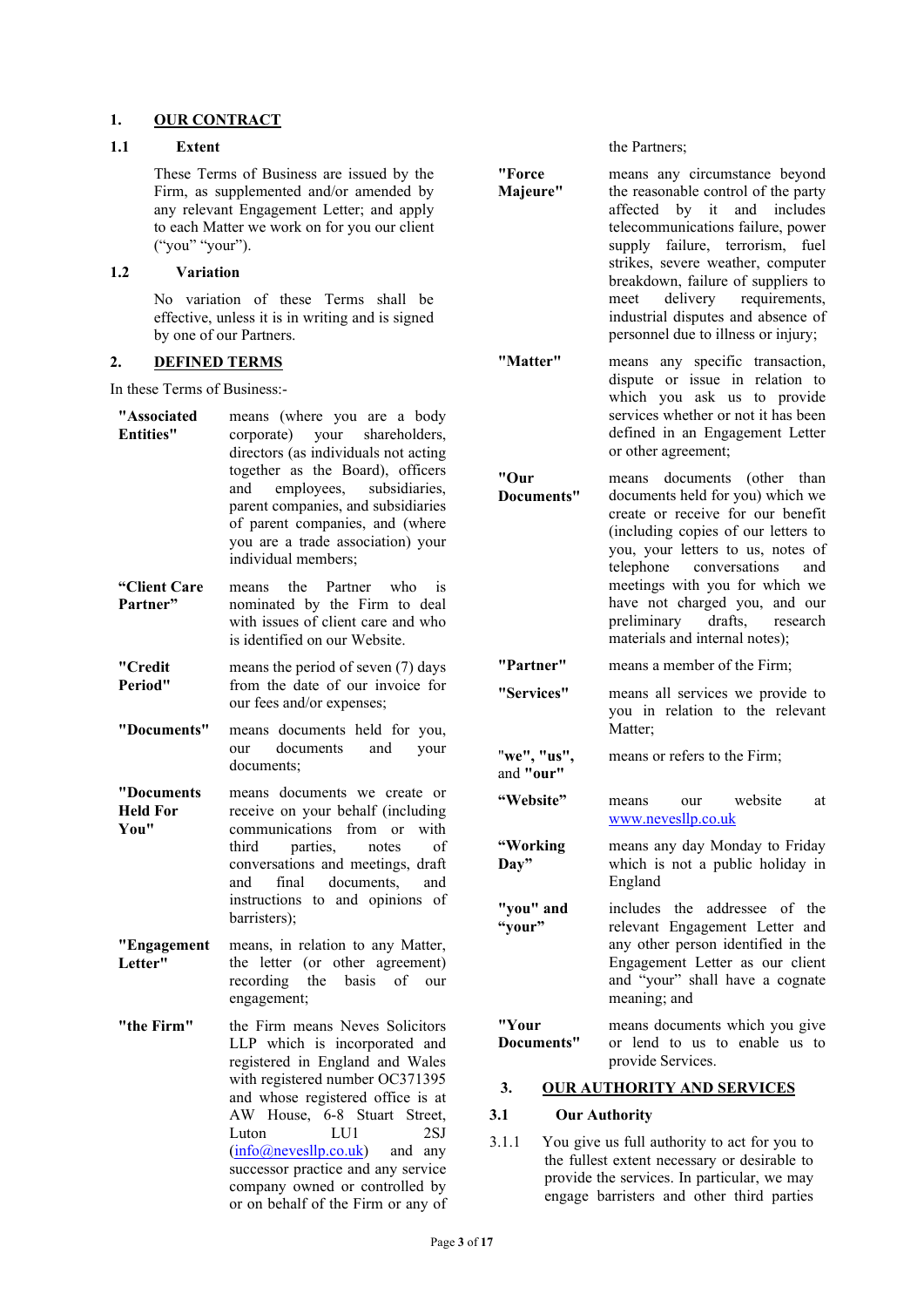and otherwise incur on your behalf reasonable expenses of a type which it is necessary or desirable to incur in relation to the services in question.

3.1.2 If we so require, you will contract directly with any third party so engaged by us and assume direct responsibility to them for the payment of their fees and expenses.

### **3.2 Our Services**

- 3.2.1 The Partner at the Firm named in any Engagement Letter as the "Supervising Partner" will be the Partner primarily responsible for the provision of our Services. That Partner has complete discretion to deploy such of our Lawyers, Trainee Lawyers and Paralegals or other staff as she/he deems necessary or desirable to ensure appropriate delivery of the services.
- 3.2.2 We only advise on the Laws of England and Wales. If you require advice on the laws of other jurisdictions, we will, with your agreement, instruct Lawyers practicing those laws to give such advice, on the same basis as we engage other third parties on your behalf.

## **4. YOUR RESPONSIBILITIES**

You will (so far as you are practicably able to do so):-

- 4.1 provide us with timely instructions, information and materials necessary or desirable for us to perform the services for you;
- 4.2 notify us promptly of any changes or additions to instructions, information and materials previously provided by you or on your behalf; and
- 4.3 ensure that all information provided to us is complete in all material respects and not misleading.

# **5. CLIENT CARE CODE**

**5.1 Code**

We want you to be happy with every<br>aspect of our service. We therefore aspect of our service. operate a Client Care Code, the principles of which are as set out as follows:-

- 5.1.1 We are committed wholeheartedly to the professional standards laid down by the Solicitors Regulation Authority.
- 5.1.2 You will be told clearly at the outset the issues and how we advise they be dealt with, and the immediate steps we will take on your behalf.
- 5.1.3 The Engagement letter notifies you of the following details:-
- 5.1.3.1 the name of the person or persons who is/are dealing on a day to day basis with your matter; and
- 5.1.3.2 the name of the Supervising Partner;
- 5.1.3.3 You will be told the name of the new fee earner if the matter is transferred from one fee earner to another.
- 5.1.3.4 We cannot guarantee that the fee earner or Supervising Partner will be available on demand, but we will do our best to get back to you promptly and efficiently.
- 5.1.3.5 You will be informed of the progress of your matter and the reason for any serious delay.
- 5.1.3.6 If you do not understand anything, please always ask. We will explain any important document; if you still are unclear as to the position, please say so. We want you to be fully informed and happy; you pay to leave the problem with us to solve.
- 5.1.4 Never be afraid to ask for an appointment to discuss your case. Since time is money, do not be afraid to bring a written list of questions and note the answers. This can also be helpful when telephoning so you do not forget any point.
- 5.1.5 There may be certain preparatory tasks that you ought to consider carrying out yourself to save costs. An example is putting the papers in order and flagging material items. This is helpful to us, and lowers your bill by saving the time we would otherwise spend.
- 5.1.6 At the end you will be sent a bill and a letter confirming the matter has been completed and, where necessary, summarising any continuing consequences.
- 5.1.7 If in doubt, ask. If you are still unclear or disagree, you can ask for us to confirm it by letter and you can then write with your comments.
- 5.1.8 The Firm's policy is not to accept any cash payments. Please discuss directly with a Partner if you are not able to pay the balance of the fees / disbursements via your bank account / cheque. If you try to avoid this policy by depositing cash directly with our bank, we may decide to charge you for any additional checks we decide are necessary to prove the source of the funds. Where we have to pay money to you, it will be paid by cheque or bank transfer. It will not be paid in cash or to a third party.
- 5.1.8.1 It is the firm's policy not to accept payments from third parties (other than in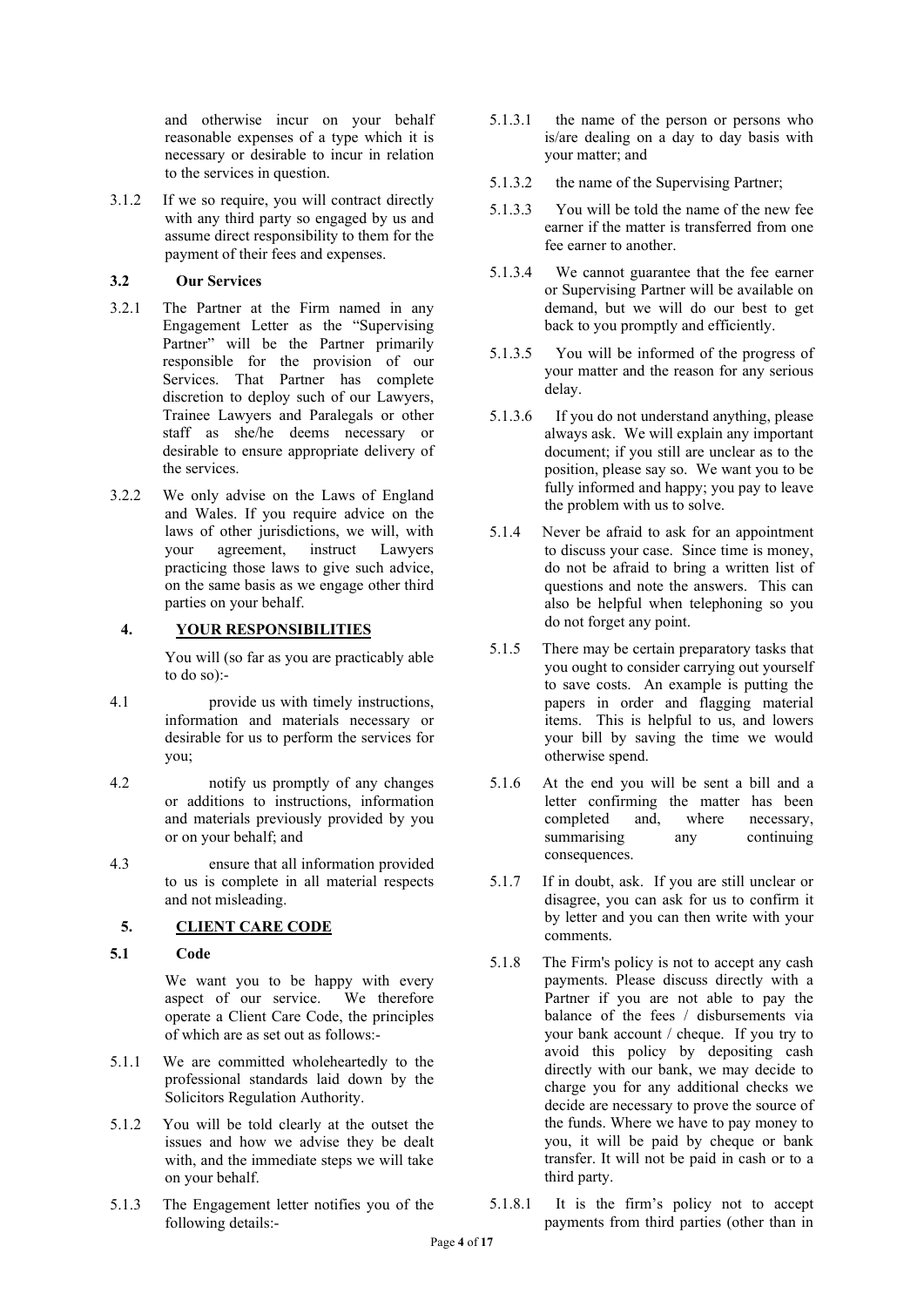respect of our fees). If any such payment is made we may decide to charge you for any additional checks we decide are necessary to prove the source of the funds.

# **6. COMPLAINTS PROCEDURE**

We hope that you will not have any reason to make a complaint about our services. To underline how seriously we take complaints, we have a set Complaints Procedure. Please refer to Paragraph 22 entitled "Dispute Resolution".

## **7. HOURS OF BUSINESS**

The normal hours of opening at our offices are between 9.00 a.m. and 5:15 p.m. on weekdays. Messages can be left on the answerphone outside those hours and appointments can be arranged at other times when this is essential.

### **8. FEES AND EXPENSES**

### **8.1 General**

- 8.1.1 Unless otherwise agreed in the Engagement Letter, our fees will be calculated principally by reference to the time spent by us in providing the services at the fixed hourly rates applicable to the relevant staff.
- 8.1.2 We may, in accordance with professional guidelines, also charge a premium (where reasonable to do so) to take account of the nature, responsibility, complexity, value and urgency of the services and other criteria specified in those guidelines.
- 8.1.3 The fixed hourly rates of each of our Partners, Solicitors, Trainee Solicitors, Case Handlers, Paralegals and other staff are reviewed from time to time and we will inform you of any variation in these rates and the date upon which they take effect.
- 8.1.4 You will be responsible for paying the expenses we incur in the course of providing the services (including travel and subsistence expenses, search and filing fees, court fees and barristers', foreign lawyers' and other third parties' fees and expenses). We have no obligation to pay for such expenses unless you have provided us with the funds for that purpose.
- 8.1.5 VAT will be charged at the appropriate rate on all fees and expenses.

#### **8.2 Limited Companies**

When accepting to act on behalf of a limited company, we may require a Director and/or Controlling Shareholder to sign a form of personal guarantee in respect of our fees and expenses. If such

request is refused, we will be entitled to stop acting and require immediate payment of our fees on a time spent basis and expenses as set out above.

## **8.3 Payments on Account**

- 8.3.1.1 We may require you to make a payment to us on account of our fees and expenses at any time and on more than one occasion. Money paid on account which is not subsequently required for fees and expenses will be returned promptly.
- 8.3.2 We are not obliged to credit payments on account against interim invoices but may do so if you fail to make prompt payment.

## **8.4 Quotations and Estimates**

- 8.4.1 The provision of figures (orally or in writing) from time to time for the likely cost of a piece of work is an estimate only and does not constitute a contract to carry out the work at that cost.
- 8.4.2 The provision of a written quotation for work constitutes an offer to carry out the work at that cost and does not become a contract until you accept the quotation or a defined part of it.
- 8.4.3 Unless stated in writing to the contrary, any quotation or estimate does not include any expenses or VAT.
- 8.4.4 Where we carry out work which falls outside the scope of an accepted quotation (or of an estimate which is subsequently incorporated into a contract between us) we may charge fees at our fixed hourly rates, in addition to the quoted or estimated fee. We may also charge additional fees on the same basis for work within the scope of such a quotation or estimate which is made more time consuming, onerous or urgent as a result of:-
- 8.4.4.1 circumstances or information which we did not know or could not reasonably have anticipated at the time of the quotation or estimate (whether or not you were aware of them/it); or
- 8.4.4.2 your, or your agents', act or omission.

#### **8.5 Commissions**

If we receive a commission from a third party arising from work we are doing for you, we will credit you with the commission unless you have agreed otherwise or the amount is less than twenty pounds (£20) (excluding VAT).

## **9. OUR INVOICES**

#### **9.1 Frequency of Invoices**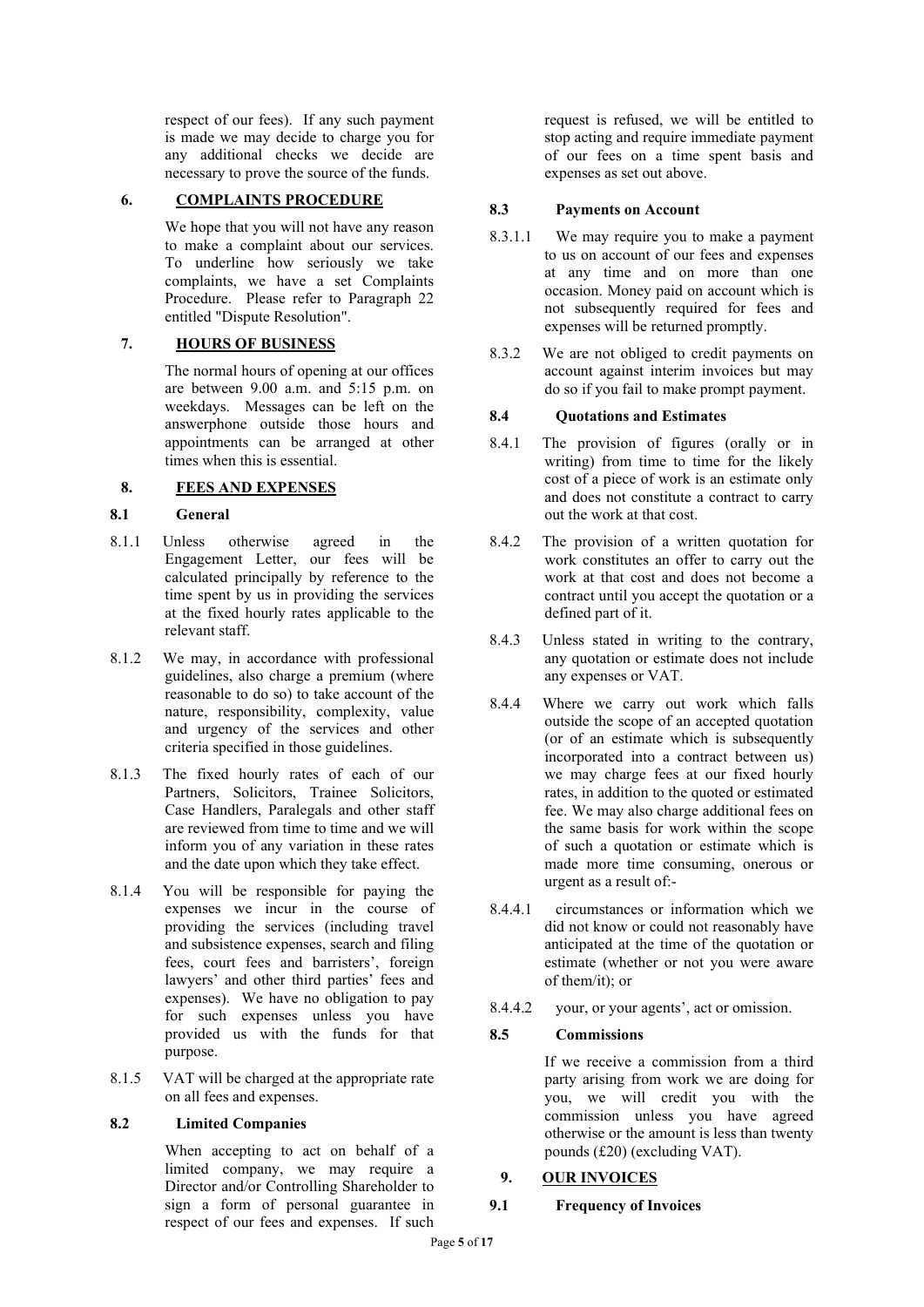- 9.1.1 Unless otherwise agreed in the Engagement Letter, we will be entitled to invoice you in respect of our fees and expenses monthly and on completion of each Matter. At the end of our financial year we shall be entitled to bring up to date our invoicing in respect of all your then unbilled work.
- 9.1.2 Unless otherwise stated, monthly or other interim invoices are a final account of our fees for all work done during the period to which they relate. You agree that we may bring proceedings on interim invoices which are not final bills where we have provided Services and the amount of the invoice does not exceed the cost of the Services provided at the applicable fixed hourly rates.
- 9.1.3 There may be a delay in invoicing expenses incurred on your behalf pending our receipt of the relevant invoices from suppliers. Unless otherwise stated, such invoices are not a final invoice in relation to such expenses.

#### **9.2 Payment Terms**

Interest will accrue on all debts over 7 days until the time they are paid at the rate of 8% per annum. Any debts that have to be chased will incur a handling charge of £50 plus VAT.

If you do not pay any invoice by the end of the Credit Period, or the sum we have requested on account within seven (7) days (or such longer period as we may specify) of our demand, we may suspend or terminate the provision of all or any Services (and instruct any third parties engaged by us to suspend the provision of their services) and may invoice you for all accrued fees and expenses.

## **9.3 Third Party Payments**

In some circumstances, you may have a right of recovery or indemnity against a third party in respect of all or part of our invoices, but we are not permitted to issue a VAT invoice to any person other than you in any circumstances, and you remain liable to us to pay our invoices notwithstanding such a right.

### **9.4 Right to Retain Money, Documents and Property**

As a contractual right, in addition to any right to retain money, documents and property available to us under the general law (lien), we have the right to retain your money, documents and property (whether held in relation to the services for which

payment has not been made or any other services) until you have paid us in full.

## **10. CONFLICT OF INTEREST**

### **10.1 Definition**

"Conflict of Interest" means any situation where:-

- 10.1.1 we owe (or, if we accepted your instructions, would owe) separate duties to act in the best interests of two or more clients in relation to the same or a related matter and those duties conflict, or there is a significant risk that those duties may conflict; or
- 10.1.2 our duty to act in your best interests in relation to a matter conflicts, or there is a significant risk that it may conflict, with our own interests in relation to that or a related matter; or
- 10.1.3 we have confidential information in relation to a client or former client, and you wish to instruct us on a matter where:-
- 10.1.3.1 that information might reasonably be expected to be material; and
- 10.1.3.2 you have an interest adverse to our other client or former client, and for the purposes of this paragraph "you" does not include Associated Entities.

## **10.2 Similar Activities**

We may act for parties engaged in activities similar to or competitive with yours.

## **10.3 Third Parties**

Once we have agreed to act for you in relation to a Matter, we will not act for a third party in relation to the same Matter if there is a Conflict of Interest between that third party's interests and your interests.

#### **10.4 Instructions Creating a Conflict of Interest**

We may decline to act for you where accepting your instructions would create a Conflict of Interest or cause us to break an existing agreement with a third party.

## **10.5 Consent**

Where our professional rules allow, and subject to satisfying the requirements of those rules (for example by implementing an information barrier), we may act for you and another client where a Conflict of Interest would otherwise exist, provided that we have the consent of both parties. We do not require your consent to act against an Associated Entity.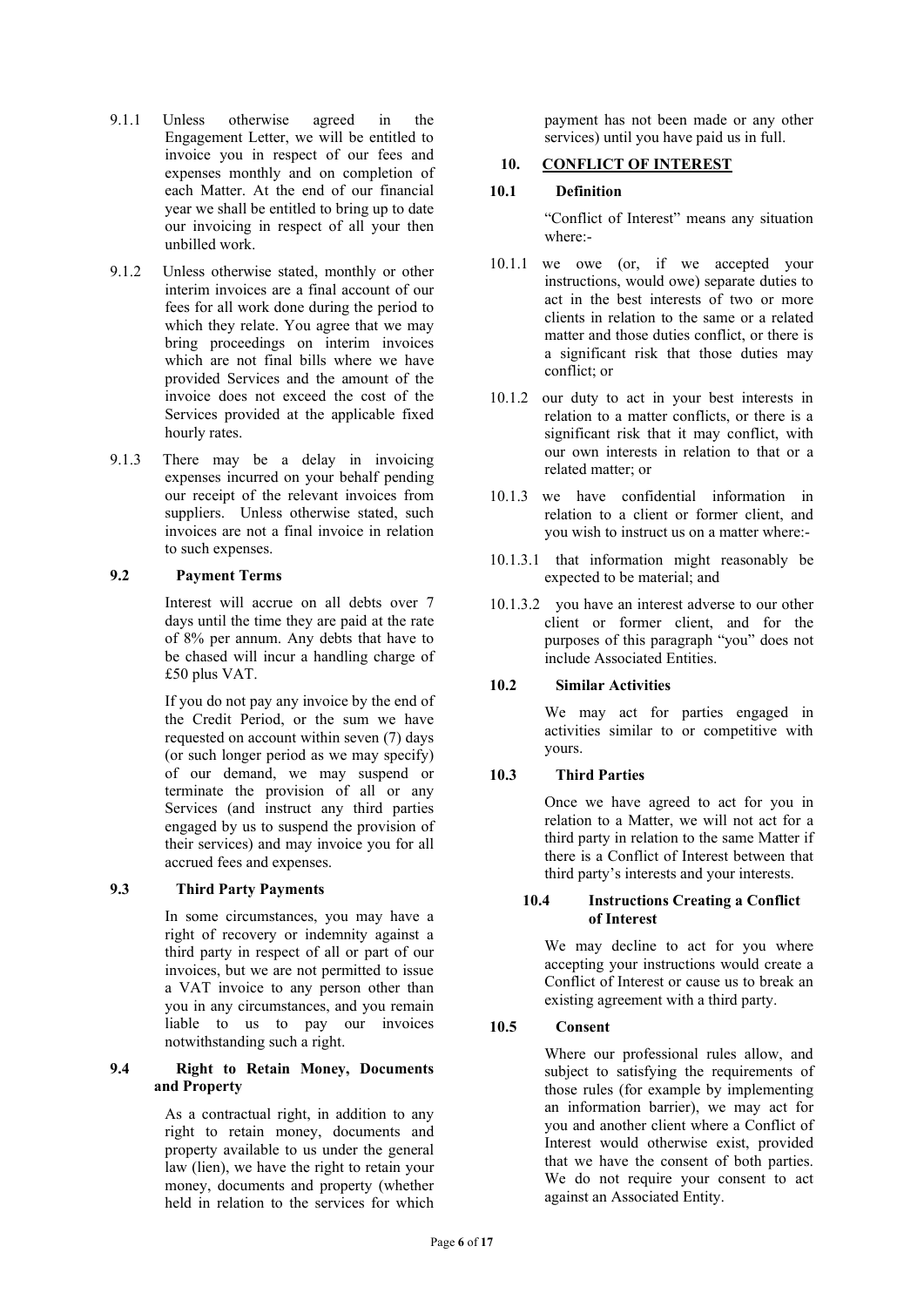#### **10.6 Cessation of Services**

If, whether through a change in circumstances or otherwise, we find that we have agreed to provide services to you in circumstances which give, or could give, rise to a conflict of interest we will discuss with you how to deal with the conflict and may, be obliged to stop providing services to you and/or to all other clients affected by the Conflict of Interest.

#### **11. INFORMATION AND CONFIDENTIALITY**

#### **11.1 Information about You**

- 11.1.1 We may use the information which you provide, or which we obtain through our dealings with you, for the provision of services and may give it on a confidential basis to our Partners, employees and agents. We may use it to administer your account with us, including tracing and collecting any debts.
- 11.1.2 We may also use it to ensure the safety and security of our premises (where we may also use CCTV); for fraud prevention purposes (including verification checks for our money laundering obligations); to assess client satisfaction (such as by asking you to participate in surveys); and to help improve our services generally.
- 11.1.3 We may also use it to contact you by letter, telephone, e-mail or otherwise about our services and about events such as seminars and conferences and to send you briefings and similar material. By signing and returning a copy of any Engagement Letter you are agreeing that we may use your contact details and information in this way. If you do not wish to be contacted, please tick the box provided before returning the copy of the Engagement Letter.
- 11.1.4 Sometimes we ask other companies or people to do typing/photocopying/other administration duties on our files to ensure this is done promptly. We will always seek a confidentiality agreement with these outsourced providers. If you do not want your file to be outsourced, please tell us as soon as possible.

#### **11.2 Our Duty of Confidentiality**

- 11.2.1 We will treat any information which is confidential to you and which we obtain as a result of acting for you as strictly confidential, save:-
- 11.2.1.1 for the purpose of acting for you; or
- 11.2.1.2 for disclosures to our auditors or other advisers or for the purposes of our professional indemnity insurance; or
- 11.2.1.3 as otherwise required by law or other regulatory authority to which we are subject.
- 11.2.2 We may refer publicly to your name as a client of ours, provided we do not disclose any information which is confidential to you.
- 11.2.3 We shall be under no duty to disclose to you (or take into account in the course of providing the services) any information acquired by us in acting for any other client or any information in respect of which we owe a duty of confidentiality to a third party.

## **11.3 Your Duty of Confidentiality**

- 11.3.1 Our advice and other communications with you are confidential and may not, without our consent, be disclosed by you to any third party (other than to your employees and agents who require access and who do not disclose it further) or otherwise made public except as required by law or other regulatory authority to which you are subject.
- 11.3.2 If, as a result of our acting for you, you acquire any information in respect of which we notify you that we owe a duty of confidentiality to a third party you will keep it confidential and not use it without our consent.

### **12. CUSTODY, RETENTION AND TRANSFER OF DOCUMENTS**

- 12.1 We will, at your request, either during the provision or after completion of any services, release to you or to your order your documents and documents held for you, provided that we are not at the time exercising our right to retain documents pending payment of outstanding fees and expenses or are prevented by any court order, undertaking or other legal constraint from doing so. We may copy all of your documents and documents held for you before releasing them.
- 12.2 We may at any time scan, microfilm, or otherwise make electronic copies or images of any documents (other than documents held in safe custody), destroy the originals and thereafter hold the documents only in such copy or image form. Unless expressly agreed otherwise in writing we will keep all documents whether in original, copy or imaged form for a minimum of six (6) years, after which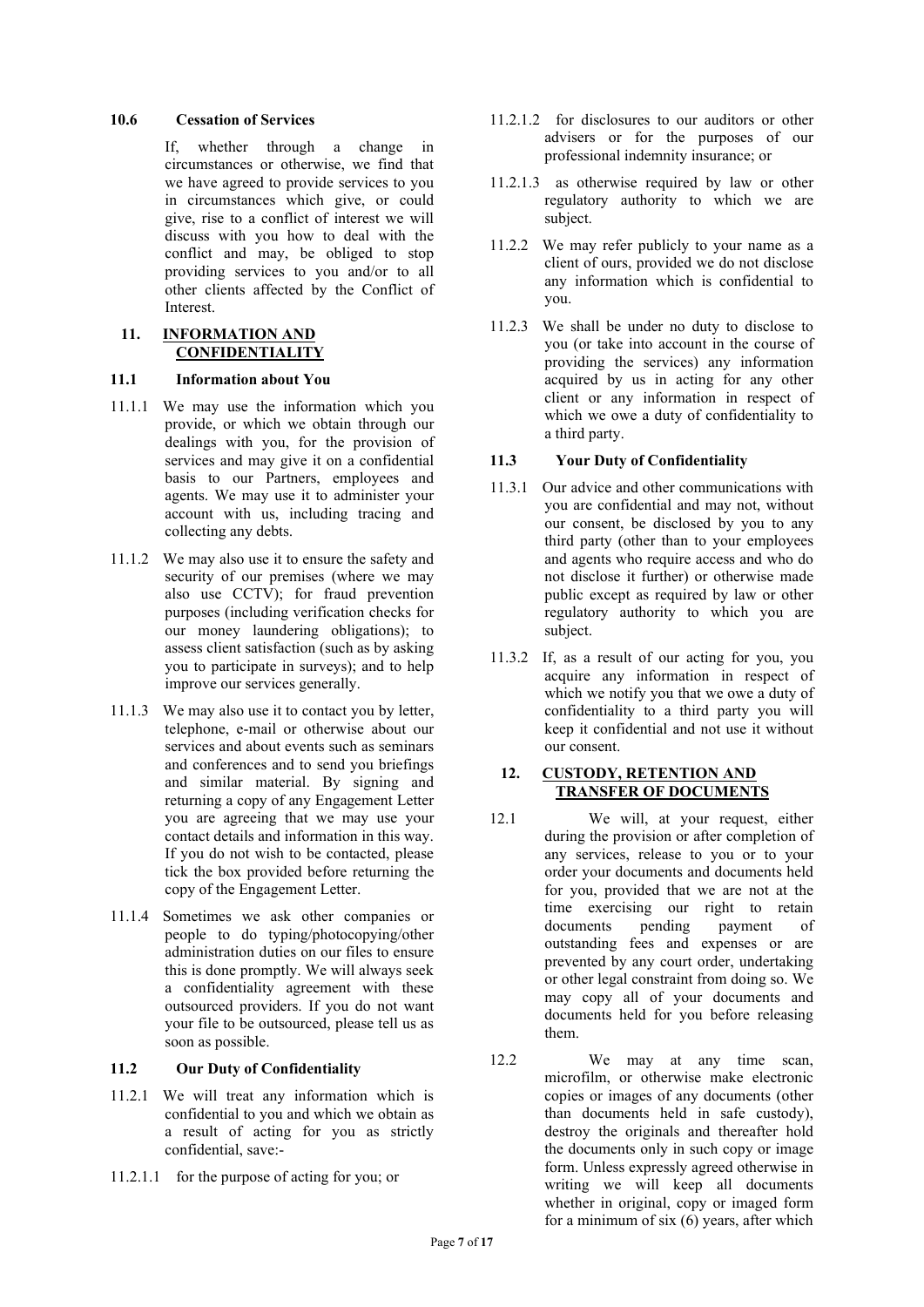we may destroy them and any copies or images of them.

- 12.3 We may agree to store title deeds, wills and other especially valuable documents in safe custody for you if you require and, if we do, we will not, without your consent, destroy any such documents.
- 12.4 We do not accept responsibility for the loss or damage of any item which we hold on your behalf unless we expressly agree in writing to the contrary.
- 12.5 After completing the work, we will be entitled to keep all your papers and documents whilst there is still money owed to us for fees and expenses. We will keep our file of your papers for up to six (6) years, except those that you ask to be returned to you. We keep files on the understanding that we can destroy those six (6) years after the date of the final bill. We will not destroy documents you ask us to deposit in safe custody. If we take papers or documents out of storage in relation to continuing or new instructions, we will not normally charge for such retrieval. However we may charge you both for time spent producing stored papers that are requested as well as reading correspondence or other work necessary to comply with your instructions in relation to the retrieved papers.

## **13. INTELLECTUAL PROPERTY RIGHTS**

# **13.1 Copyright**

We retain copyright and all other intellectual property rights in all documents and other works we develop or generate for you in providing the services (including know-how and working materials as well as final documents). We now grant you a non-exclusive, nontransferable, non-sub licensable licence to use such documents or other works solely for the Matter to which the services of developing or generating them relate and not otherwise. If you do not pay us in full for our services in relation to that Matter we may, on giving you notice, revoke that licence and only re-grant it to you once full payment has been made.

#### **13.2 Opinions from Barristers and other Third Parties**

13.2.1 We may retain, for our subsequent use, a copy of the advice or opinion of any barrister or other third party given in written form (or any note of any advice or opinion) obtained in the course of providing the Services. Any barrister or other third party will be instructed on the basis that any such advice or opinion will be so retained.

13.2.2 If we retain a copy of any advice or opinion in this manner we will take all reasonable steps to conceal information (such as names, addresses or descriptions) which might reasonably enable you to be identified.

# **14. JOINT INSTRUCTIONS**

- 14.1.1 Where we agree to work on a Matter for more than one client jointly, the rights and obligations of the joint clients to us in relation to the services will be several (save for obligations to pay money to us, which will be joint and several).
- 14.1.2 Each joint client irrevocably permits us to disclose to any other of the joint clients at any time any information which we would otherwise be prohibited from so disclosing by virtue of our duty of confidentiality. If any joint client ends this permission during the provision of the relevant services, or if a conflict of interest otherwise arises between joint clients, we may suspend or terminate the provision of services related to that Matter to one or more of the joint clients.
- 14.1.3 If any joint client asks us to transfer documents we will deliver Your Documents to, or to the order of, the joint client who delivered them to us. We will retain any documents held for you and will supply copies to each joint client, making the originals available at one of our offices for inspection by any joint client on reasonable prior written notice.

# **15. LIABILITY**

# **15.1 Duty of Care**

- 15.1.1 We will use reasonable skill and care in the provision of the services. Where we make an assessment for you, either expressly or by implication, of the likely level of risk associated with different potential courses of action, you accept that such assessment is made relying only upon the information and documents then available to us and cannot, therefore, be definitive.
- 15.1.2 Accordingly, such an assessment should only be used as one element in the making of any practical or commercial decision. You accept that the magnitude or acceptability of a risk is a matter for you.
- 15.1.3 The aggregate liability of the Firm (or of any service company owned or controlled by or on behalf of any of the Partners) and of all Partners, consultants to and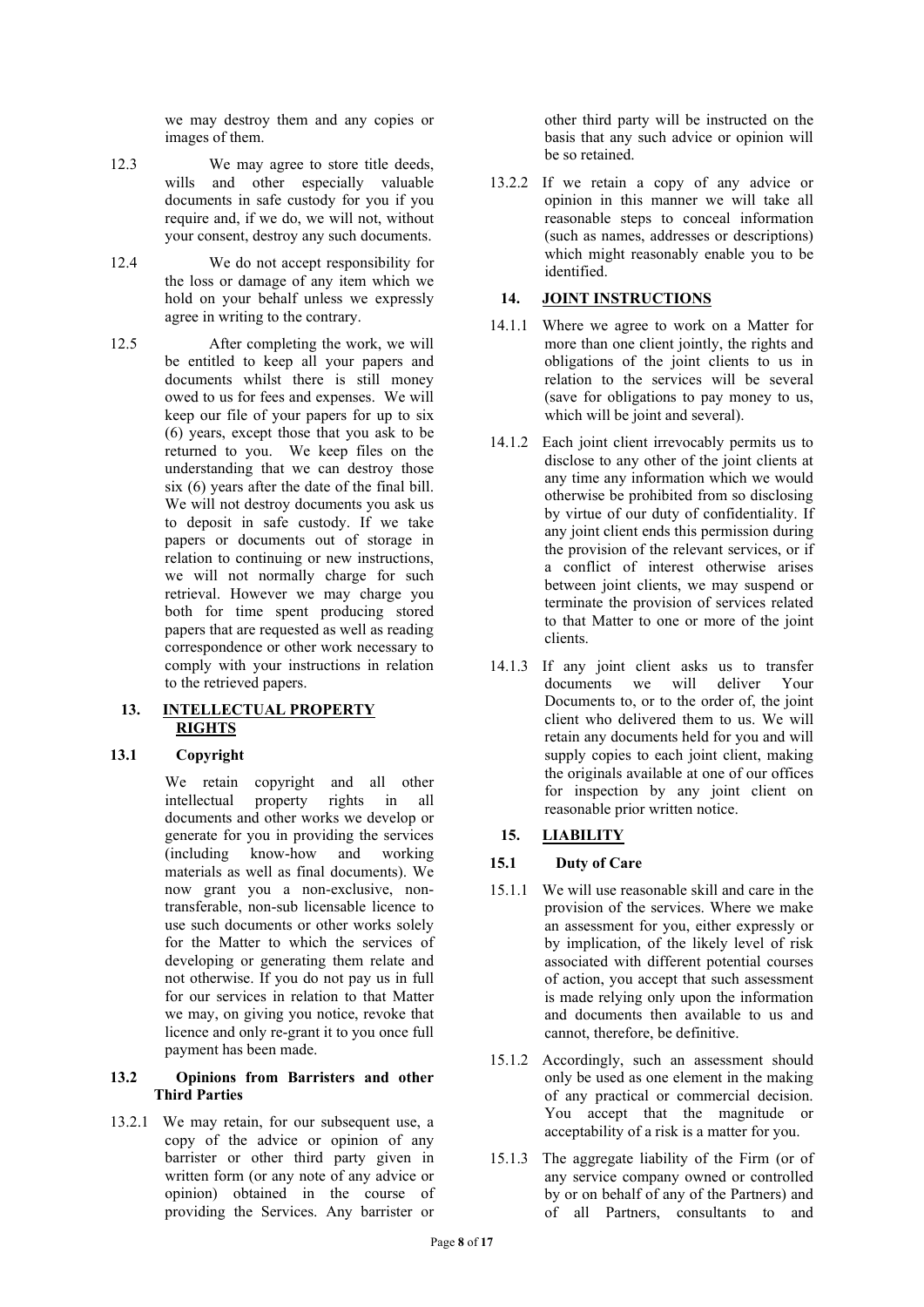employees and agents of the Firm and any service company owned or controlled by or on behalf of any of the Firm or the Partners in any circumstances whatsoever, whether in contract, tort, under statute or otherwise, and howsoever caused (including but not limited to our negligence or non-performance), for loss or damage arising from or in connection with the services provided shall, in relation to each Matter, be limited to the sum, unless otherwise agreed, of five million pounds (£5 000 000.00)

## **15.2 Third Parties**

- 15.2.1 The services are provided to and for the benefit of you as our client and you alone. No other person may use or rely upon the services nor derive any rights or benefits from them. The provisions of the Contracts (Rights of Third Parties) Act 1999 are to that extent excluded.
- 15.2.2 The Firm alone will provide the services and you agree that you will not bring any claim whether in contract, tort, under statute or otherwise against any Partner, or any consultant to, or employee or agent of the Firm or any service company owned or controlled by or on behalf of any of the Partners and those Partners, consultants, employees and agents shall be entitled to rely on the terms of this agreement insofar as they limit their liability.

#### **15.3 Drafts**

Where we provide draft or provisional advice or other materials, that advice or those materials are not to be relied upon as constituting our final view.

## **15.4 Current Law**

The services are provided in accordance with professional practice requirements and the proper interpretation of the law, as each exists on the date on which the relevant service is provided. If there is any change in such requirements or the law, or their interpretation, after the relevant Matter has been concluded (or before that time but which could not reasonably be known by us at that time), we have no responsibility to notify you of, or of the consequences of, the change.

#### **15.5 Communication**

15.5.1 We shall communicate with you at the postal and email addresses and the telephone and fax numbers which you publish unless you ask us to use other addresses and numbers. You will notify us if you regard any communications from us as particularly confidential and the means

by which you require us to make such communications and we shall have no liability to you arising out of your failure so to notify us.

15.5.2 Subject to any notification you may make to us under the previous paragraph, we shall not be required to encrypt, passwordprotect or digitally sign any email, or attachment, sent by us. We shall not be responsible for any loss or damage arising from the unauthorised interception, redirection, copying or reading of e-mails, including any attachments. We shall not be responsible for the effect on any hardware or software (or any loss or damage arising from any such effect) of any e-mails or attachment which may be transmitted by us (save to the extent caused by our negligence or wilful default).

## **15.6 Deadlines**

We will try to meet any deadline we agree with you for the performance of any Services but, unless we agree otherwise in writing in relation to any time, date or period for delivery or performance by us, time shall not be of the essence

# **16. PROPORTIONATE LIABILITY**

If you accept or have accepted any express exclusion and/or limitation of liability from any of your other professional advisers, our total liability to you arising out of the Services will not exceed the net aggregate of the amount for which we would otherwise have been liable after deducting any amount which we would have been entitled to recover from such adviser as a matter of law whether pursuant to statute or otherwise, but are prevented from doing so as a result of any such exclusion and/or limitation of liability.

# **17. EXCLUSION**

We shall not be liable for:-

- 17.1 any loss, damage, cost or expense arising from any breach by you of your agreement with us or any act or omission of any other person; or
- 17.2 any advice or document subject to the laws of a jurisdiction outside England and Wales; or
- 17.3 any advice or opinion given to you by any third party (whether or not nominated or recommended by us).

## **18. LOSS OF PROFIT**

We shall not be liable for any indirect loss or damage or any loss of profit, income,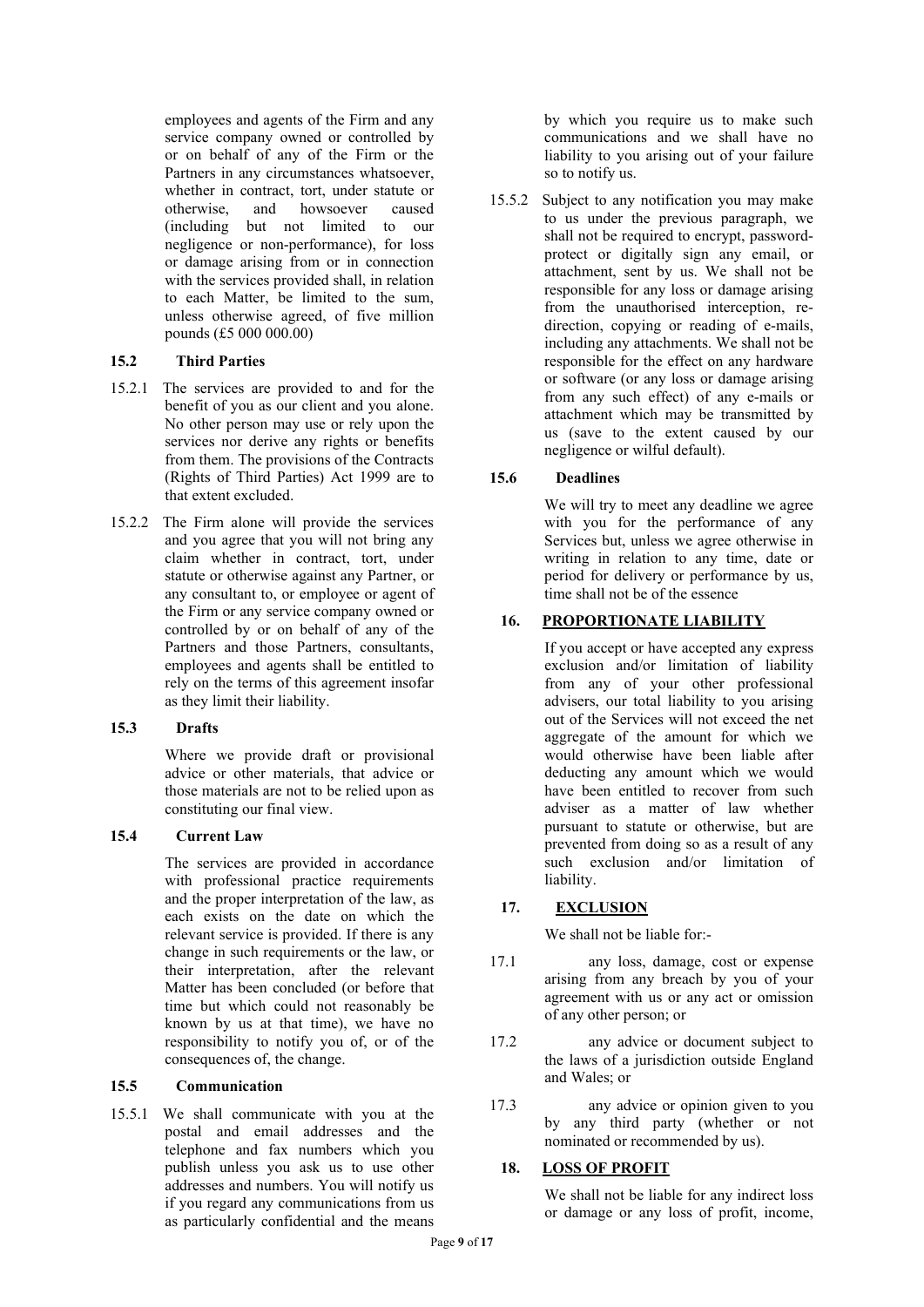production or accruals arising in any circumstances whatsoever, whether in contract, tort, under statute or otherwise, and howsoever caused (including but not limited to our negligence or nonperformance).

## **19. EXCEPTIONS**

Nothing in this agreement exempts us from liability arising from our fraud or reckless disregard of our professional obligations; or from our negligence resulting in death or personal injury; or where, in the case of a contentious business agreement, law or regulation prohibits the exclusion of such liability.

#### **20. TERMINATION**

#### **20.1 Completion of Services**

An agreement between you and us for the provision of defined services ends on the completion of the provision of those services. An open-ended agreement for the provision of services ends three (3) months after the last date on which we provided services to you. Unless new or different terms are agreed, our acceptance of instructions to perform services for you subsequent to the ending of any agreement gives rise, from the time of acceptance of the instructions, to a new agreement on these terms. If we provide you free of charge with any seminar, information, or other document after the ending of an agreement, such provision does not give rise to a new agreement.

#### **20.2 Early Termination**

Either you or we may terminate the provision of all or any of the relevant services at any time by giving written notice to the other. We will not do this without good and substantial reason, such  $as:$ 

- 20.2.1 the threat or risk of violence, injury or other danger to the physical, psychological or moral well-being of any of our personnel; or
- 20.2.2 the discovery or creation of a Conflict of Interest; or
- 20.2.3 your requesting us to break the law or any professional requirement; or
- 20.2.4 the relationship of trust and confidence necessary between solicitor and client ceasing to exist between us; or
- 20.2.5 your failure to pay to us any amount due, or money on account requested; or
- 20.2.6 your insolvency; or
- 20.2.7 your failure to give us adequate instructions; or
- 20.2.8 your being forbidden to act by the National Crime Agency; or
- 20.2.9 our reasonable belief that our continuing to represent you may cause damage to the professional or personal reputation of our firm or any of its personnel; or
- 20.2.10 any other breach by you of these terms.

#### **20.3 Rights on Early Termination**

On early termination, by either you or us, you will remain liable to pay all fees and expenses incurred before termination and due under our contract or due on the basis of the time spent at our usual hourly rates, whichever is the less, together with any further fees and expenses for work necessary to transfer our files to another adviser of your choice. All our rights set out in these terms shall continue to apply even if we terminate the agreement.

### **21. GENERAL**

#### **21.1 Money Laundering Regulations / The Proceeds of Crime Act 2002**

- 21.1.1 We are required to comply with the Money Laundering regulations and in particular to verify the identity and permanent address of all new Clients. This is to ensure that the policy adopted worldwide by Financial and Government Authorities to prevent the use of laundering systems to disguise the proceeds of crime is achieved.
- 21.1.2 For residential and commercial conveyancing matters, if you are a new client or an existing client who has not supplied information within the last three (3) years or who has changed address since last supplying the information to us, you are requested to supply both of the following; one item from List A and one item from List B. Both must be originals so that we may take certified copies.

#### **LIST A – Proof of Identity**

- 1. Current fully signed Passport
- 2. Current full UK Driving Licence (paper) or UK Photocard Driving Licence.
- 3. Home Office Residence Permit/Police/Prison Service/Armed Forces identity card
- 4. Benefit book<br>5. National Insu
- National Insurance card with P60 or a pay slip which is no more than 3 months old and shows N.I. number/name
- 6. HM Customs & Excise card

### **LIST B – Address Verification (no**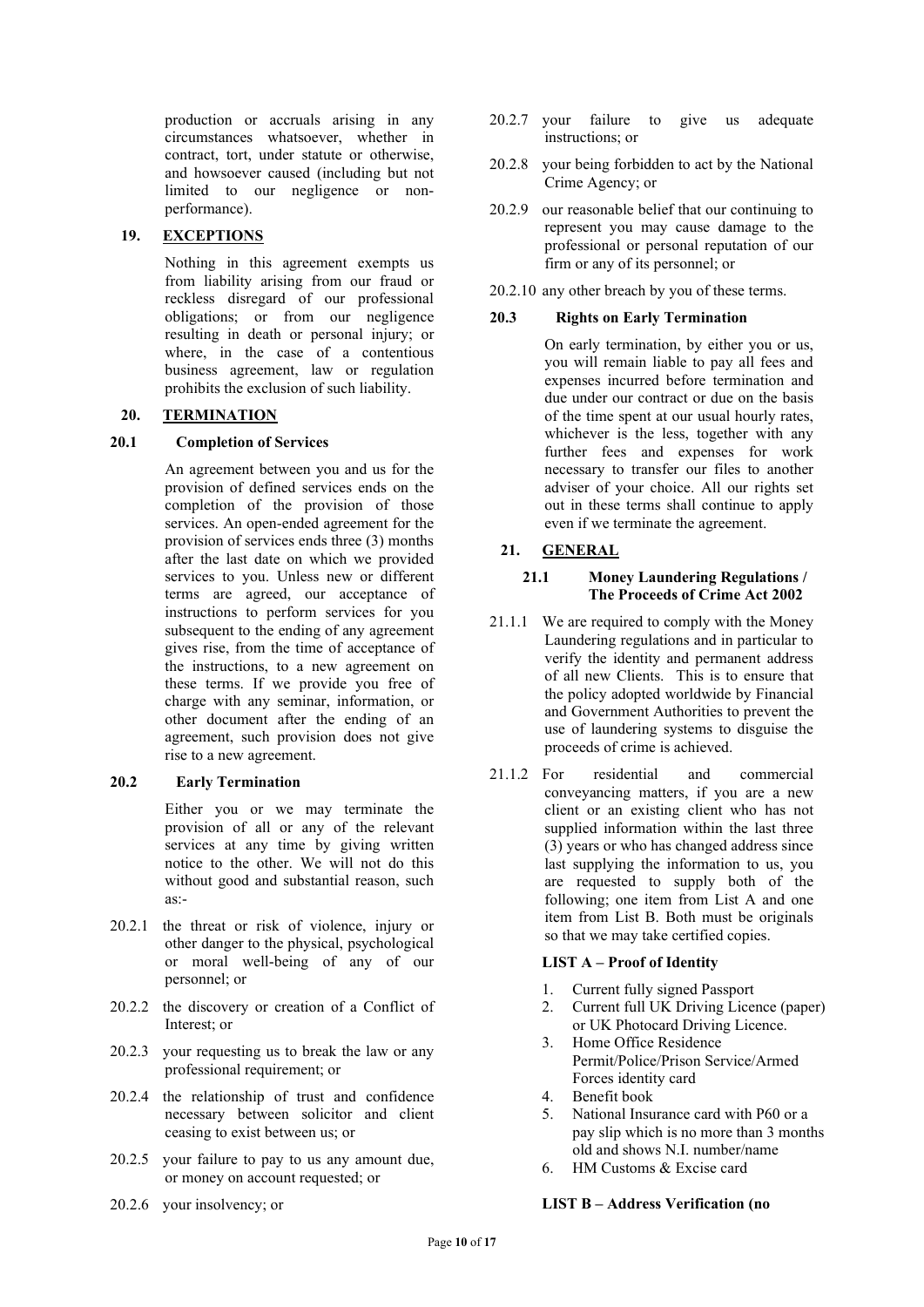#### **document more than 3 months old)**

- 1. Full UK/EU Driving Licence (photocard – both parts).
- 2. Vehicle Registration document<br>3. Utility bill (not mobile phone bi
- Utility bill (not mobile phone bill) for the supply of electricity, gas, water or telephone services (provided it is fewer than three (3) months old).
- 4. Television Licence renewal notice.
- 5. Bank/ Building Society/ Post Office account statement
- 6. Benefit book Current certificate of house insurance
- 7. Council Tax bill (payment book for current year) provided it is fewer than three (3) months old).
- 8. Recent Tax Coding Notice.<br>9. Mortgage Statement.
- Mortgage Statement.
- 10. Credit/Debit Card Statement (provided it is fewer than three (3) months old) showing current address.
- 11. Tenancy Agreement

The same document may not be used for both verification of identity and address. Once we have your identity documents we will then carry out an electronic check to verify your identity.

For non-conveyancing matters, unless we notify you to the contrary please provide us with a photocopy or scanned and emailed copy of your passport, drivers licence and (if available and in your name) an electricity bill. We will then carry out an electronic check to verify your identity.

By instructing us to proceed with providing our legal services you consent to our carrying out an electronic check of your identity.

Please note that a change of name must be supported with documentary evidence such as marriage Certificate.

A fee may be charged for compliance with our Anti Money Laundering requirements including the provision of Identity Documents and electronic checks of your identity.

21.1.3 Under the provisions of the Proceeds of Crime Act 2002 ("POCA"), we may be required to make a report to the relevant authorities if at any time we become aware of or suspect (whether from you or any other person) the existence of the proceeds of crime in relation to any services on which we are engaged. Our obligation to make such a report will, in certain circumstances, override our duty of solicitor/client confidentiality and we may not be permitted to inform you whether or

not we have made, or might intend to make, such a report.

We may terminate the provision of any services to you, or be instructed to do so by the relevant authorities, if you fail to comply with your obligation to provide evidence of identity or we suspect that you or any other party connected with you or with the Matter is involved in activities proscribed by POCA.

21.1.4 Our reporting duties under POCA override even the duties we have to you. For example in a property transaction if a report needed to be made after exchange of contracts has taken place we would be unable to complete the transaction on the contractual completion date nor inform you or any other interested party as to the reason for our refusal to complete or the cause of the delay.

# **21.2 Severability**

 Each of these terms shall be severable and distinct from the others and if any term is held to be illegal, invalid or unenforceable, in whole or in part, the remaining terms shall not be affected.

#### 21.3 **Equal Treatment / Equality and Diversity**

Consistent with our internal policies and procedures, we will not discriminate in the way we provide our Services on the grounds of race, colour, religion, nationality, ethnic origin, sexual orientation, gender, age, disability or marital status.

## 21.4 **Financial Services**

If during the course of the matter upon which we are advising you, you need advice on investments, we may have to refer you to someone who is authorized by the Financial Conduct Authority, as we are not. However, as we are regulated by the Solicitors Regulation Authority, we may be able to provide certain limited investment services where these are closely linked to the legal work we are doing for you.

21.5 If you have any problem with the services we have provided for you, then please let us know. We will try to resolve any problem between ourselves. If for any reason we are unable to resolve the problem between us,

> then we are regulated by the Solicitors Regulation Authority and complaints and redress mechanisms are provided through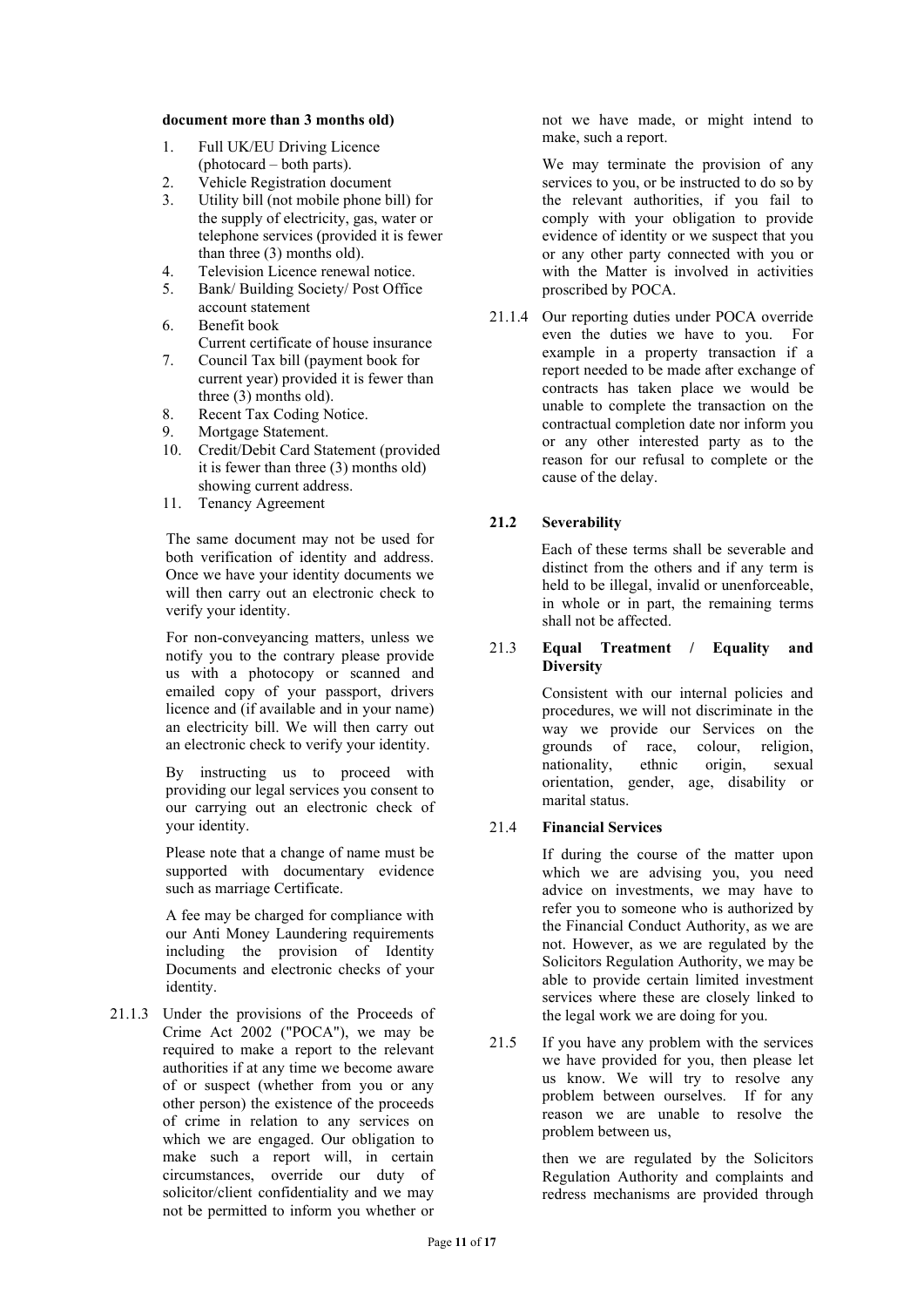the Solicitors Regulation Authority and the Legal Ombudsman.

The Law Society is a designated professional body for the purposes of the Financial Services and Markets Act 2000, but responsibility for regulation and complaints handling has been separated from the Law Society's representative functions. The Solicitors Regulation Authority is the independent regulatory body of the Law Society and the Legal Ombudsman is the independent complaints handling body of the Law Society.

#### 21.6 **Insurance Mediation**

We are an ancillary insurance intermediary which means we can arrange insurance contracts for our clients. We act on your behalf, not on behalf of the insurance company. We are not authorised by the Financial Conduct Authority. However, we are included on the register maintained by the Financial Conduct Authority so that we can carry on insurance distribution activity, which is broadly the advising on, selling and administration of insurance contracts.

This part of our business, including arrangements for complaints or redress if something goes wrong, is regulated by the Solicitors Regulation Authority. The register can be accessed via the Financial Conduct Authority website at [www.fca.org.uk/firms/financial-services](http://www.fca.org.uk/firms/financial-services-register)[register](http://www.fca.org.uk/firms/financial-services-register)*.*

## <span id="page-11-0"></span>**22. DISPUTE RESOLUTION**

#### 22.1 **Scope**

All claims, complaints and disputes arising out of or in connection with the Services ("Disputes") will be resolved pursuant to this paragraph.

#### 22.2 **Complaints Procedure**

- 22.2.1 We hope you will have no complaint. To underline how seriously we take complaints, we have a set Complaints Procedure which can be found [here.](https://www.nevesllp.co.uk/policies/complaints-procedure)
- 22.2.2 If you have any complaint or observation (good or bad) about our service, please say so.
- 22.2.3 Raise any complaint first with the Fee Earner assigned to your matter, including any complaint about your bill.
- 22.2.4 If this does not resolve it satisfactorily, tell the supervising partner responsible for your case. The relevant supervising partner is identified in our Engagement Letter.
- 22.2.5 If this does not resolve it satisfactorily, you should contact the Client Care Partner

named in the Engagement Letter. You may register your complaint with the Client Care Partner either in writing or via our [Website.](http://www.nevesllp.co.uk/)

If still unresolved at this stage, you may take your complaint to the Legal Ombudsman. Normally, you will have to bring your complaint to the Legal Ombudsman within 6 months of receiving a final response from us about your complaint and 6 years from the date of the act or omission giving rise to the complaint or alternatively 3 years from the date you should reasonably have known there are grounds for complaint (if the act/omission took place before 6 October 2010 or was more than 6 years ago).

Contact details:

Legal Ombudsman

P O Box 6806

Wolverhampton

WV1 9WJ

T - 0300 555 0333

W - [www.legalombudsman.org.uk,](http://www.legalombudsman.org.uk/)

E [enquiries@legalombudsman.org.uk](mailto:enquiries@legalombudsman.org.uk)

22.2.6 Kindly note that you have the right to object to your bill by making a complaint to the appropriate body referred to above and/or by applying to the Court for an assessment of the bill under Part III of the Solicitors' Act 1974 and, if all or part of our bill remains unpaid, we may be entitled to charge interest.

#### **22.2.7Exclusions**

We shall not be obliged to comply with paragraph [22](#page-11-0) above in relation to any Dispute in which we seek:-

- 22.2.8 an order or award (whether interim or final) restraining you from doing any act or compelling you to do any act; or
- 22.2.9 a judgment or award for a liquidated sum to which here is no arguable defence (provided that the exception shall cease to apply and the Dispute may be referred to arbitration on the application of either party if the court decides that you should have permission to defend the claim); or
- 22.2.10 the enforcement of any agreement reached or any binding order, award, determination or decision made pursuant to paragraph [22](#page-11-0) above,

nor shall anything in this paragraph inhibit us at any time from serving any form of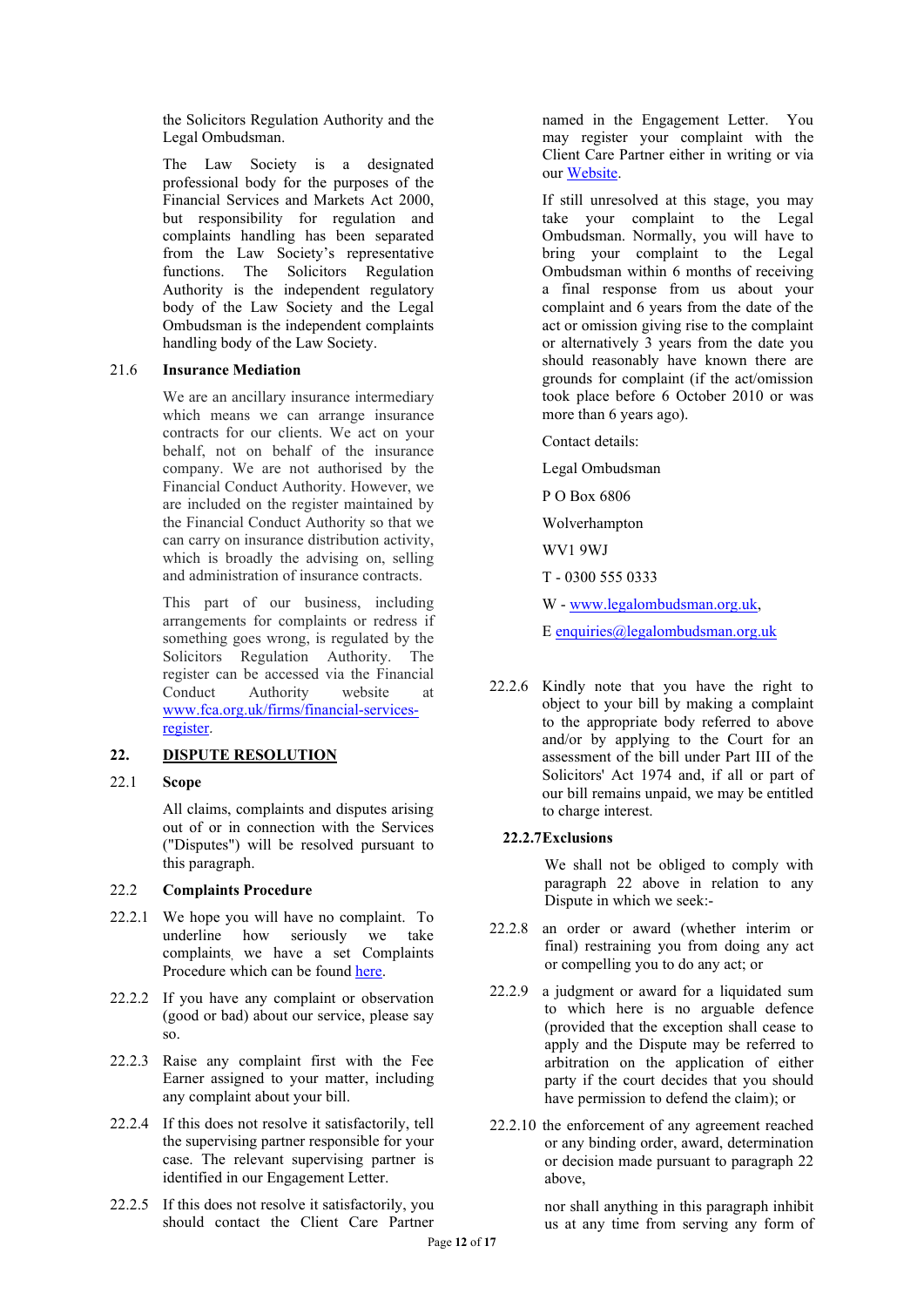demand or notice or from commencing or continuing with any bankruptcy, winding up or other insolvency proceedings.

### **22.3 Regulator**

Nothing in this Terms of Business shall prevent you at any time from referring any Matter to the body or bodies for the time being charged with the regulation of solicitors.

## **23. LAW AND JURISDICTION**

The terms on which we provide Services to you are governed by, and shall be construed in accordance with, English law. You and we each agree to submit to the exclusive jurisdiction of the English courts, provided that we may in our sole and unfettered discretion commence proceedings against you in any other Court.

# **24. QUALITY STANDARDS**

Due to our own internal quality standards, we are subject to periodic checks by outside assessors. This could mean that your file may be selected for checking, in which case we would need your consent for inspection to occur. All inspections are, of course, conducted in confidence. If you prefer to withhold consent, work on your file will not be affected in any way. Since very few of our clients do object to this we assume that we do have your consent unless you notify us to the contrary. We will also assume, unless you indicate otherwise, that consent on this occasion will extend to all future matters which we conduct on your behalf. Please contact us if you require further explanation or if you would like to mark your file as not to be inspected.

## **25. DISCLAIMERS**

## 25.1 **Tax**

We are not generally qualified to advise you on the tax implications of transactions you instruct us to carry out, or the likelihood of them arising, however in certain circumstances such as in relation to inheritance tax and capital gains tax we may do so.

## **25.2 Planning in property transactions**

We will not advise you on the planning implications of your proposed purchase, unless specifically requested to do so by you, otherwise than by reporting to you on any relevant information provided by the results of the "local search".

#### **25.3 Other property disclaimers / Environmental**

It is not our responsibility to carry out a physical inspection of the property nor advise on the valuation of the property nor the suitability of your mortgage nor any other financial arrangements. We shall not<br>advise generally on environmental environmental liabilities where we shall assume, unless you tell us to the contrary, that you are making your own arrangements for any appropriate environmental survey or investigations.

We may, however, need to obtain on behalf of your lender, at your expense, an environmental search. However, we will not advise you about any issues relating to the possible contamination of any land which may be relevant to your purchase. We have to tell you that we are not qualified to advise on the results of any search made in that respect and would only be able to report to you the actual results of such a search.

If we are instructed on purchase and we are also acting for your proposed lender, we have a duty to fully reveal to your lender all relevant facts about the purchase and the mortgage. This includes any differences between your mortgage application and information we receive during the transaction, any cash back payments or discount schemes that a seller is giving to you

# **26. DATA PROTECTION**

- 26.1 We use the information you provide primarily for the provision of legal services to you and for related purposes including: updating and enhancing client records, analysis to help us manage our practice, statutory returns, legal and regulatory compliance. Our use of that information is subject to your instructions, the General Data Protection Regulation (GDPR) and our duty of confidentiality.
- 26.2 Please note that our work for you may require us to give information to third parties such as expert witnesses and other professional advisers. You have a right of access under data protection legislation to the personal data that we hold about you.
- 26.3 We may also use the services of outsourced typists from businesses based outside England. You confirm (unless you inform us otherwise) that you consent to the transfer of information to any such businesses outside the European Economic Area in order to provide such services even where the country or territory in question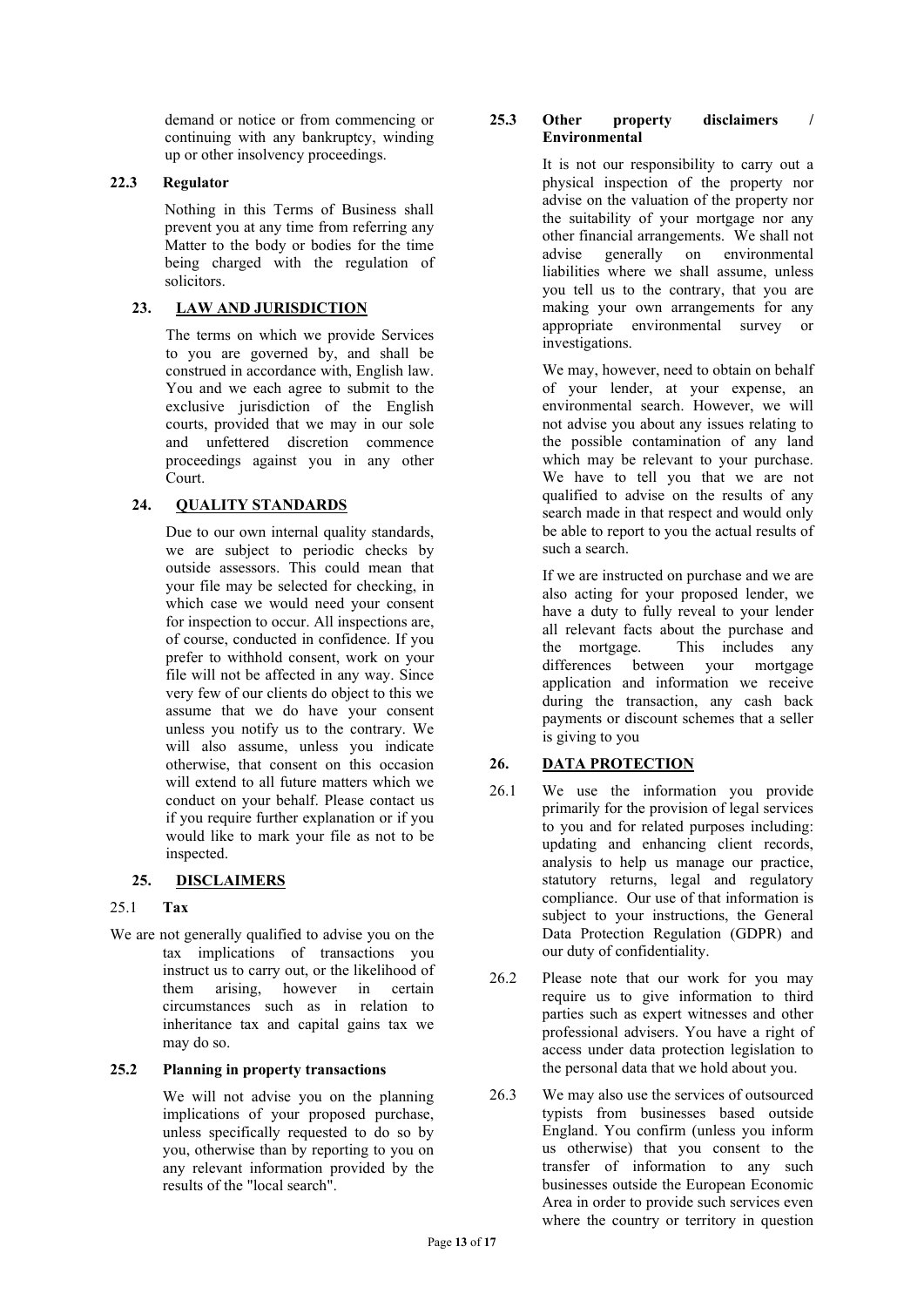does not maintain adequate data protection standards.

26.4 We may from time to time send you information which we think might be of interest to you. If you do not wish to receive that information please notify our office in writing.

### **27. PROVISIONS RELATING TO LITIGATION AND OTHER WORK IN RELATION TO DISPUTES**

This paragraph contains further contractual provisions and important information which we are professionally obliged to give you where the Matter relates to litigation or the resolution of disputes by other means (including a non-contentious Matter which becomes contentious, or gives rise to further instructions on a contentious Matter).

## **27.1 Costs Risk**

- 27.1.1 In litigation matters, the Court may decide to order one party to pay the costs of the other. The Court usually orders the unsuccessful party to pay all or a part of the successful party's costs, although there is no certainty about this. The successful party usually recovers a proportion of its costs from the unsuccessful party, although there is no certainty about this. You should be aware that:-
- 27.1.1.1 If you make an interim application to Court which does not succeed, you may have to pay the other side's costs**,** usually within two (2) weeks.
- 27.1.1.2 If you lose the case, you may have to pay the other side's costs and it is not usually possible for you to withdraw from the case without dealing with the issue of those costs.
- 27.1.1.3Costs awarded have to be proportionate to the value of the dispute and, in the ordinary course, recovered costs from the other side rarely exceeds sixty to seventy per cent (60-70%) of actual expenditure.
- 27.1.1.4You will still be liable to pay our costs in full, even if the other party fails to pay the costs awarded to you by the Court.
- 27.1.1.5 Issues which the Court may take into account in assessing the costs payable or recoverable include:
- 27.1.1.5.1 efforts made before and during the proceedings to try to resolve the dispute, including the appropriate use of mediation and other alternative dispute resolution procedures;
- 27.1.1.5.2 the effects of payments into court and offers of settlement;
- 27.1.1.5.3 the complexity and size of the Matter and the difficulty or novelty of the questions raised;
- 27.1.1.5.4 the skill, effort, specialised knowledge and responsibility involved;
- 27.1.1.5.5 the time spent;
- 27.1.1.5.6 the place and circumstances in which the work was done.
- 27.1.2 if the other side is or becomes legally aided, it is highly unlikely that you will recover your costs, even if you are successful.
- 27.1.3 If you are unsuccessful, or the Court so orders for some other reason, you may be ordered to pay the other side's costs. We will discuss with you whether the likely outcome will justify the expense/risk.

## **27.2 Funding**

- 27.2.1 Legal expenses insurance may be included in your contracts of insurance and you should check your policies to see if you are covered. Your policy may cover your costs and/or your liability to pay the other side's costs. If you believe you are covered, please discuss this with us so that we can assist you in notifying your insurer. If you do not have legal expenses insurance, you may be able to purchase insurance to cover you in the event that you have to pay the other side's costs.
- 27.2.2 A conditional fee agreement is an agreement whereby we would be entitled to charge you an increased fee if you were successful, and would charge you no fee or a reduced fee if you were not successful. You might be able to take out an insurance policy to cover you in the event that you were ordered to pay the other side's costs. You would usually be able to recover this insurance premium and any sums you paid to us from the other side if you were successful. Not all Matters are suitable for this type of conditional fee arrangement but we are happy to discuss this further with you at your request.

## **27.3 Statements of Truth**

Under the Civil Procedure Rules, all statements of case (the term for pleadings which includes documents such as claim forms, defences and witness statements) and certain other documents, must be verified by a statement of truth, to the effect that the party putting forward the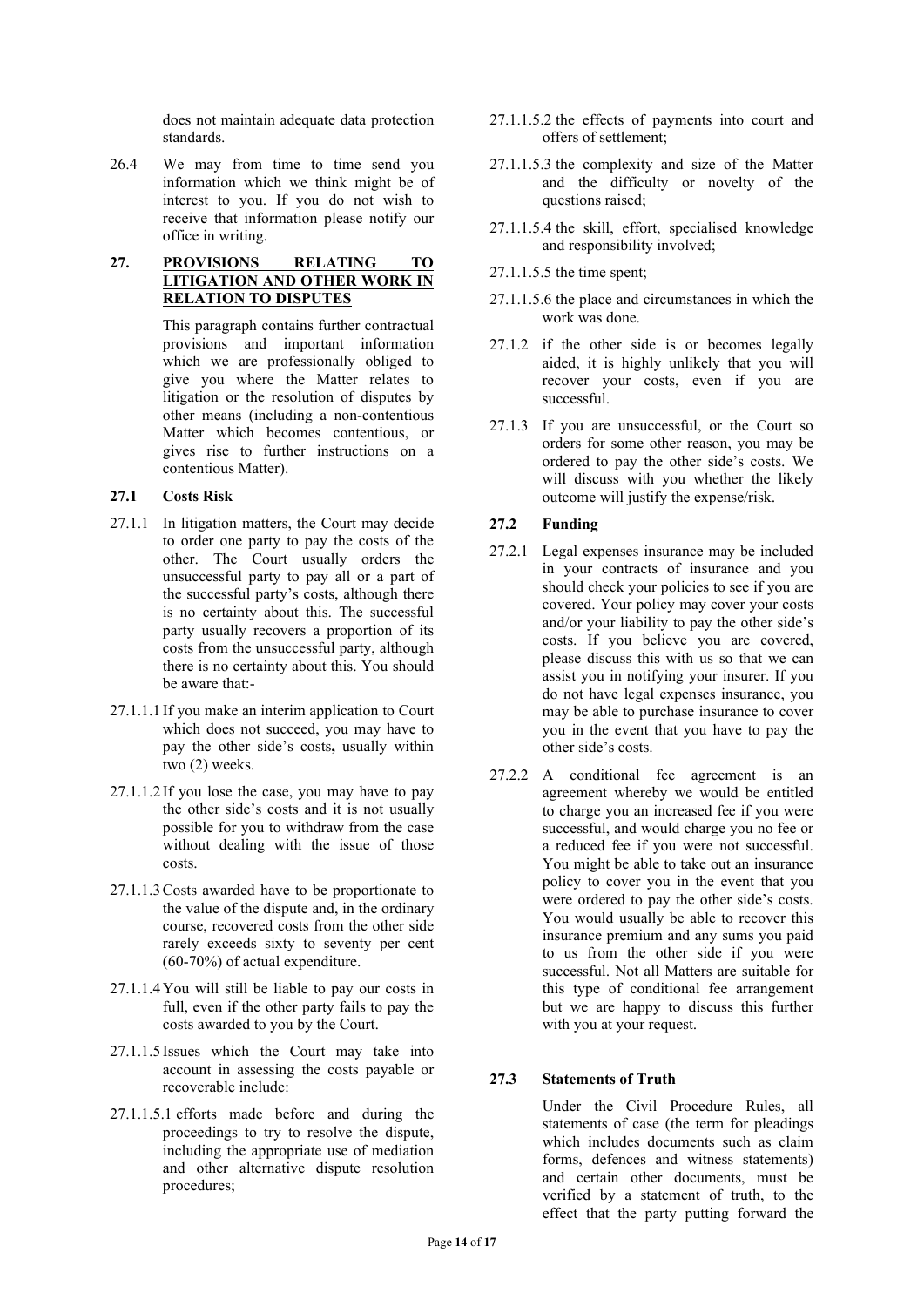document believes the facts stated in it are true. Making a false statement of truth is potentially a contempt of Court.

 Whilst a statement of truth can be signed by you or your legal representative, it is our policy that you should sign your own Statement of Truth.

### **27.4 Attendance at Hearings**

Please be aware that, under the Civil Procedures Rules, the Court can Order you to attend hearings. We will discuss this with you further as your case progresses.

### **27.5 Alternative Dispute Resolution**

As part of the active management of a case under the Civil Procedure Rules, both the Courts and the parties in a dispute are required to consider the use of Alternative Dispute Resolution ("ADR") if it is considered appropriate to help to resolve the dispute. ADR includes methods of dispute resolution such as mediation, adjudication and expert determination.

There have been occasions when the Courts have imposed costs penalties on parties who unreasonably refuse to consider ADR. Methods of ADR and any costs implications will be discussed with you further when it becomes appropriate.

### **28. REGULATIONS APPLICABLE TO CONSUMERS**

Under the Consumer Contracts (Information, Cancellation and Additional Charges) Regulations 2013, if you have engaged us in a personal capacity and are not acting on behalf of your trade, business, craft or profession, then you may be entitled to a 14 day cooling off period during which you may cancel the contract if any of the following circumstances apply:

- We met with you somewhere other than at our offices, and at that meeting we agreed to act in this matter.
- We met with you somewhere other than at our offices and at that meeting you asked us whether we could act in this matter. At some point after that meeting we agreed to act.
- We personally and individually addressed you somewhere other than at our offices and immediately afterwards effected the contract either in our offices or by telephone or email.
- We agreed to act for you in this matter during an excursion that we organised.

Should you wish to cancel the contract, please do so in writing by letter, fax or email. However, if you would like us to commence work within that 14 day period, you must confirm this to us in writing by letter, fax or email.

 **By signing and returning the Engagement Letter, you are agreeing that we can start work straight away before the end of the cancellation period and expend your funds paid on account for disbursements. Please also note that if we commence work before the end of the 14 day period, you will be liable to pay us for any work done prior to any subsequent cancellation. If you have authorised us to commence work early, your right to cancel is lost if all the work is completed before you cancel.**

### **29. PROFESSIONAL INDEMNITY INSURANCE**

We have a legal duty to tell you about our professional indemnity insurance. We have an obligation to carry such insurance and our qualifying insurers are identified on our [Website](http://www.nevesllp.co.uk/)

#### **30. FINANCIAL SERVICES COMPENSATION SCHEME**

In the event of a banking failure it is unlikely that the firm would be held liable for any losses of client account money. If a corporate body client is not considered a small company by FSCS, then they will not be eligible for compensation. Client account funds are currently held with Barclays Bank Plc, Metro Bank and Bank of Ireland UK Plc. If we change these banks the details will be updated in our Terms of Business (master copy saved on our website). The £85,000 Financial Services Compensation Scheme (FSCS) limit will apply to each individual client so if you hold other personal monies yourself in the same bank as our client account, the limit remains £85,000 in total, so it may be advisable to check with your own bank as some banks now trade under different trading names. In the event of a bank failure you agree to us disclosing details to the FSCS.

## **31. INTEREST POLICY**

Please refer to our Interest Policy which is available on our website [here.](https://www.nevesllp.co.uk/media/2035/interest-policy-v26112020.pdf) If you require a copy to be emailed to you or posted to you please let us know as this policy contains important information.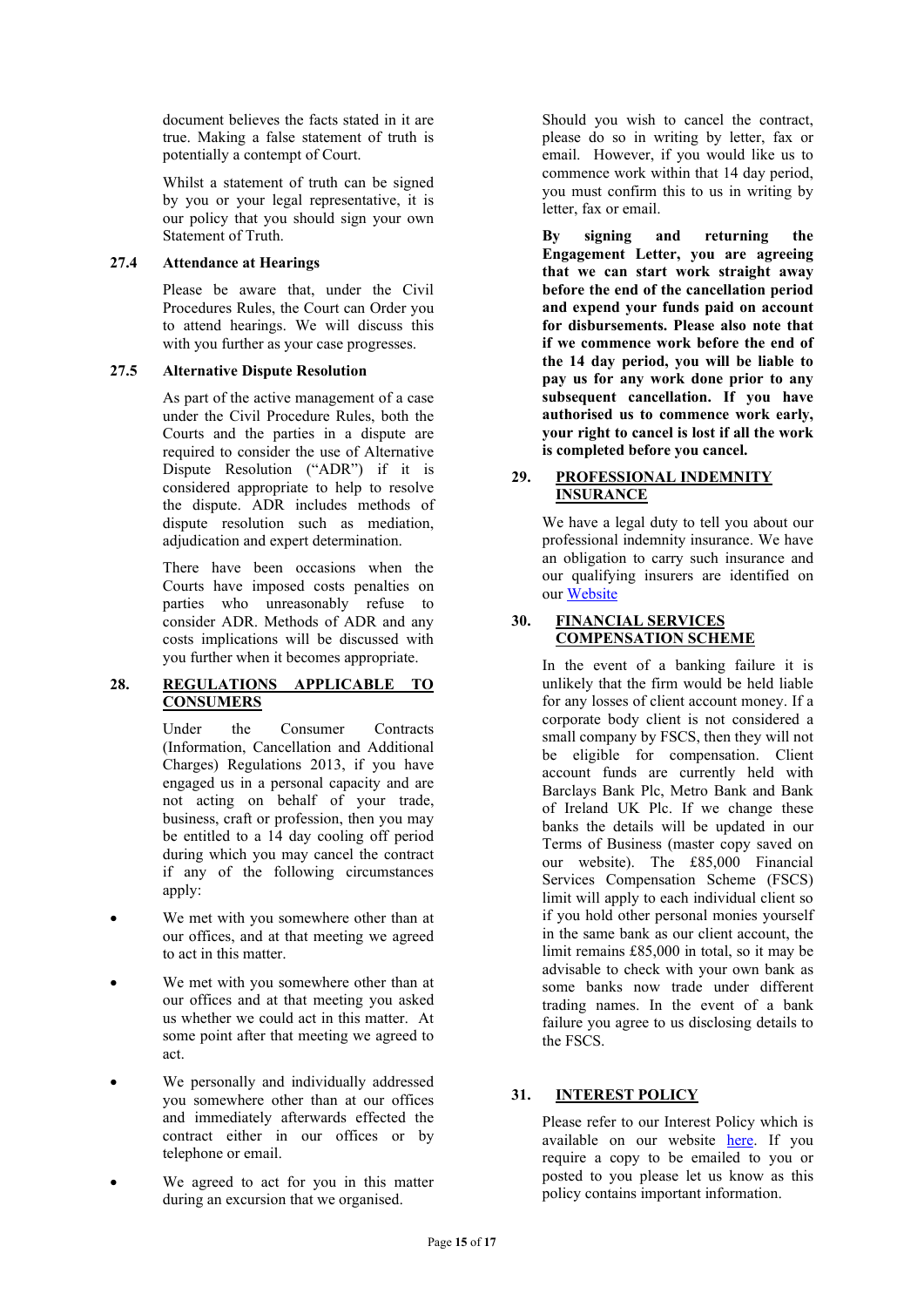# **32. LEGAL AID**

We do not undertake publicly funded work ("Legal Aid") but it is important that you are aware of it. Legal Aid is not necessarily free. Legal costs may have to be paid out of any assets or cash recovered or protected. You may be required to pay a contribution. For further information go to<br>the Legal Aid Agency website: the Legal Aid Agency [www.justice.gov.uk/legal-aid](http://www.justice.gov.uk/legal-aid) or telephone them directly on 0300 2002020.

# **33. NOTICES**

- 33.1 Any notice or other communication required to be given by either you or us in connection with these terms of business or the contract for the provision of Services generally shall be in writing and shall be delivered by hand or sent by pre-paid firstclass post or other next working day delivery service at our address as set out in these terms of business or to your last known address (as appropriate) or sent by fax to the other party's main fax number.
- 33.2 Any notice or communication shall be deemed to have been received if delivered by hand, on signature of a delivery receipt or at the time the notice is left at the proper address, or if sent by fax, at 9.00 am on the next Working Day after transmission, or otherwise at 9.00 am on the second Working Day after posting or at the time recorded by the delivery service.
- 33.3 This clause 33 does not apply to the service of any proceedings or other documents in any legal action or, where applicable, any arbitration or other method of dispute resolution. For the purposes of this clause, "writing" shall not include e-mail.

## **34. GREEN DEAL SCHEME**

- 34.1 The Green Deal Scheme is a government driven initiative to allow for a loan to be provided on a property for the improvement of its energy efficiency. The loan is repayable on a monthly basis, in conjunction with the power bills on the property. The loan will run with the property unless it is repaid on the sale or transfer of the property.
- 34.2 The seller(s) of the property are required, by law, to disclose the existence of any Green Deal loan on the property they are selling, or they may become liable for repaying the outstanding debt, even after they have sold the property. The Estate Agent/Seller must disclose the existence of a Green Deal loan agreement prior to a sale being agreed. If the property is being sold at auction, the existence of a Green Deal

loan agreement should be disclosed before the winning bid is made.

- 34.3 The purchaser on a normal sale should be given an EPC showing the Green Deal improvement or an EPC and a disclosure document showing details of the work carried out under the Green Deal Scheme. This disclosure document will be provided by the energy provider on completion of the work as well as details of the repayment amount, the unexpired term of the loan and details of the loan provider.
- 34.4 Disclosure of the Green Deal loan must be made at least 7 days prior to exchange of contracts and the Transfer Deed must contain the Purchaser's acknowledgement that they have received notice that the property is a Green Deal property.
- 34.5 Whilst there are no charges, restrictions, notices or cautions registered when a property is a Green Deal property, the mortgage lender must be notified of the existence of the Green Deal loan because the borrower / new property owner is taking on another loan which runs with the property.
- 34.6 If this applies to you we will ask you to sign and return the Declaration and Agreement Section of the Engagement Letter we send to you confirming your authority for us to make any such disclosure to your mortgage lender.
- 34.7 Please note that we offer no guarantees/warranties in relation to the extent and nature of any works undertaken under the Green Deal Scheme. It is your responsibility to ensure that you have satisfied yourself as to the extent, nature and repayment provision of any such works undertaken in accordance with the Green Deal Scheme.
- 34.8 We would recommend that all Green Deal loans be repaid by the seller on completion of the property transaction, as the value of the property will undoubtedly have already taken into account the work undertaken under the Green Deal loan.

## **35. CYBER CRIME WARNING**

35.1 You may have read in the press of attempts by criminals to deceive clients of law firms into paying money into a bank account that is not the firm's own account. We rarely, if ever, as a matter of normal business practice, change our bankers or bank details.

We will notify you of our account details by letter sent by post, by fax if you have the facility to receive them or by telephone. We take cyber security very seriously and we